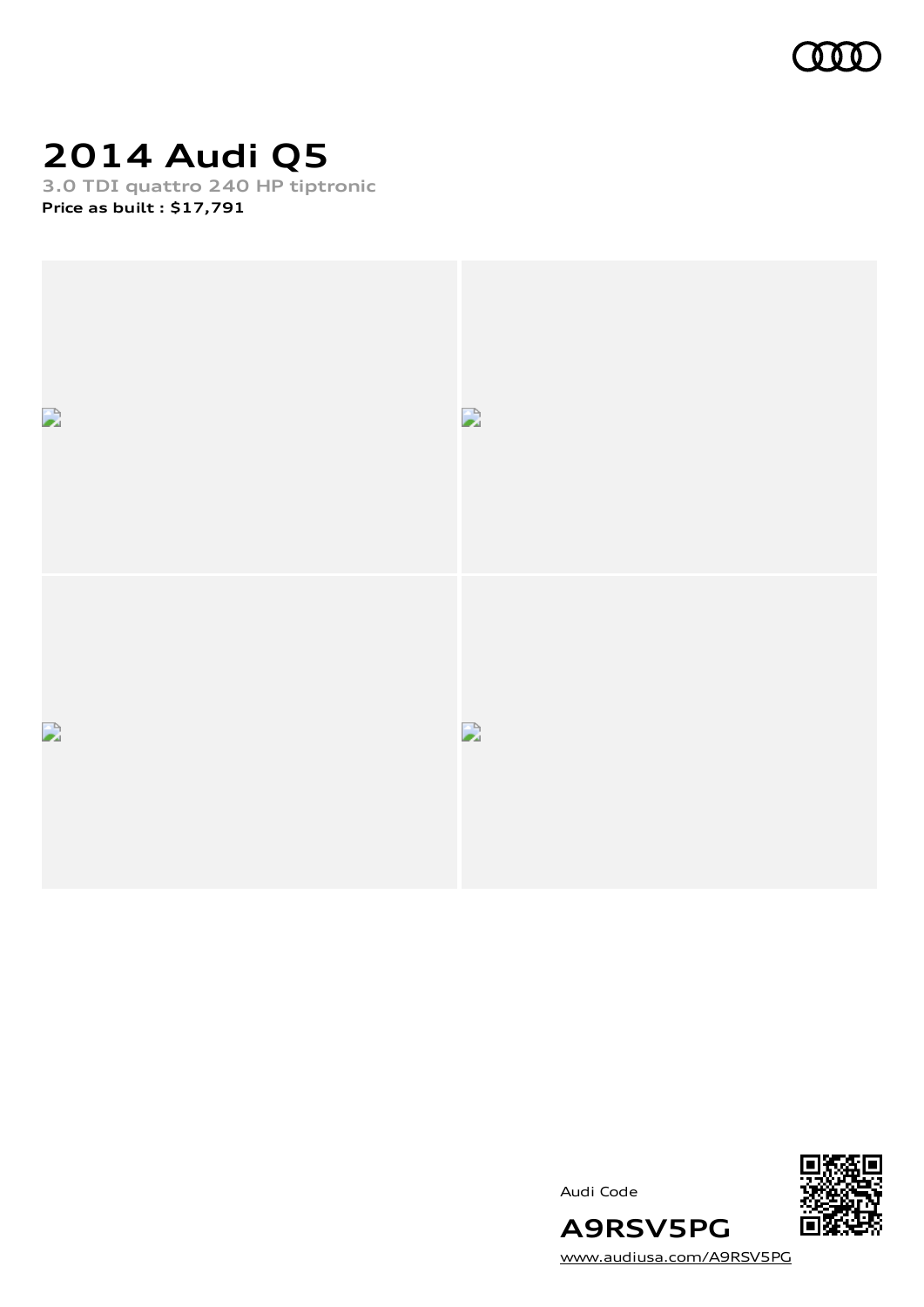### **Summary**

#### **Audi 2014 Audi Q5** 3.0 TDI quattro 240 HP tiptronic

**Price as buil[t](#page-10-0)** \$17,791

### **Exterior colour**

Scuba Blue metallic

### $\overline{\phantom{a}}$

### **Further Information**

|                 | N٥            |
|-----------------|---------------|
| Mileage         | 129,874 miles |
| Type of vehicle | Used car      |

**Warranty**

#### **Interior colour**

### **Technical Specifications**

| Engine type                  | Six-cylinder                                  |
|------------------------------|-----------------------------------------------|
| stroke                       | Displacement/Bore and 2,967/83.0 x 91.4 cc/mm |
| Max. output                  | $({1})/{2}$ HP                                |
| Torque                       | /{1} lb-ft@rpm                                |
| Top track speed              | 130 mph mph                                   |
| Acceleration (0 - 60<br>mph) | 6.5 sec. seconds                              |

#### **Audi Code** A9RSV5PG

**Your configuration on www.audiusa.com** [www.audiusa.com/A9RSV5PG](https://www.audiusa.com/A9RSV5PG)

**Commission number** a0681e4a0a0e09a92577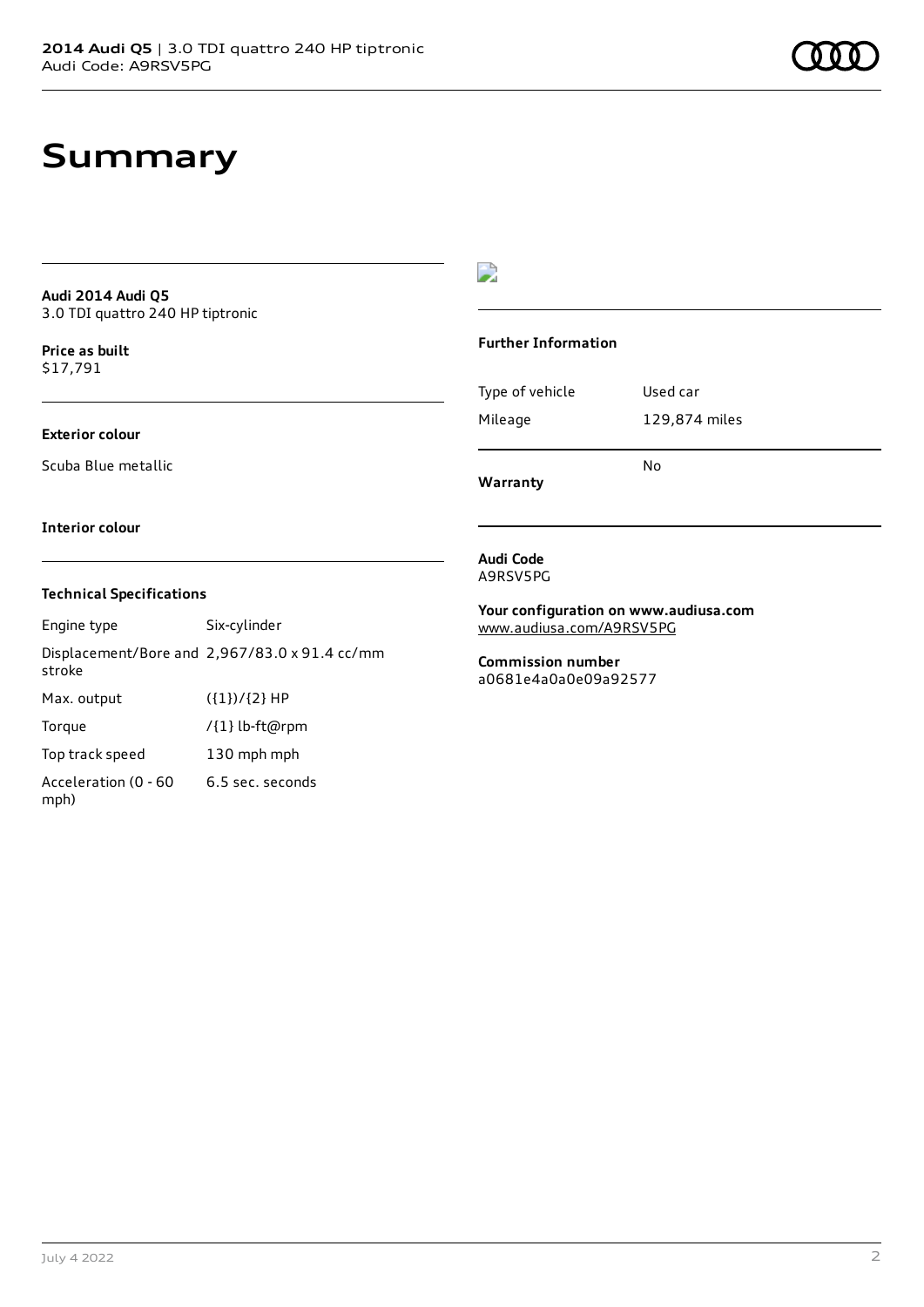# **Equipment**

Scuba Blue metallic

Audi adaptive damping suspension

Matte Black aluminum roof rails

R20 255/45 summer performance tires

Nameplate set in base trim

Audi exclusive black high-gloss styling package

20" 5-segment-spoke design with Titanium finish wheels with 255/45 summer performance tires\*

Body-colored doorsill blades

Black cloth headliner

Three-spoke multifunction flat-bottom sport steering wheel with shift paddles







**(1/2)**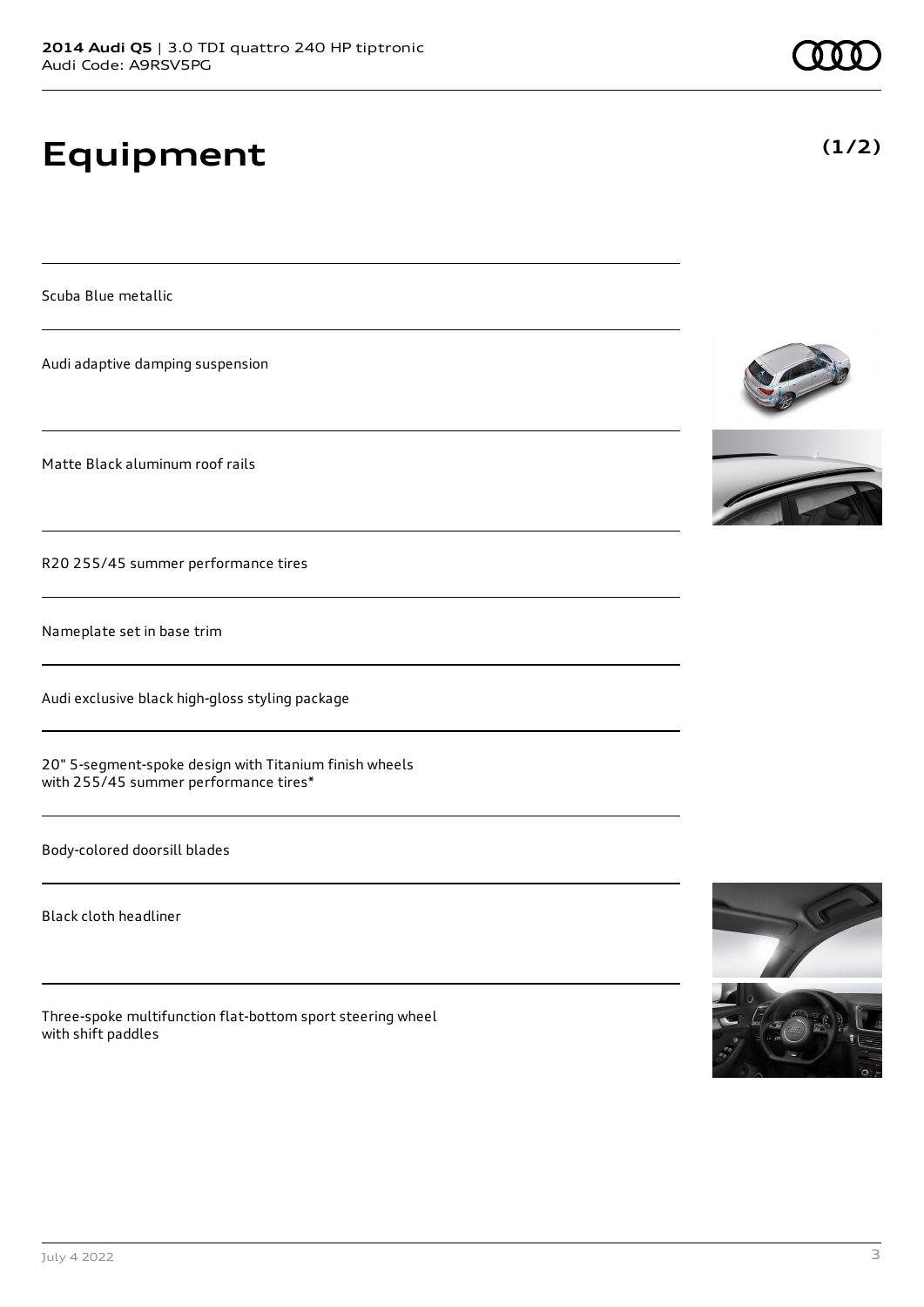# **Equipment**

Brushed Aluminum inlay

Single CD/DVD player

Audi drive select

Bang & Olufsen® Sound System

Color driver information system

HD Radio™ Technology

Voice control system

Audi side assist

BLUETOOTH® wireless technology preparation for mobile phone







**(2/2)**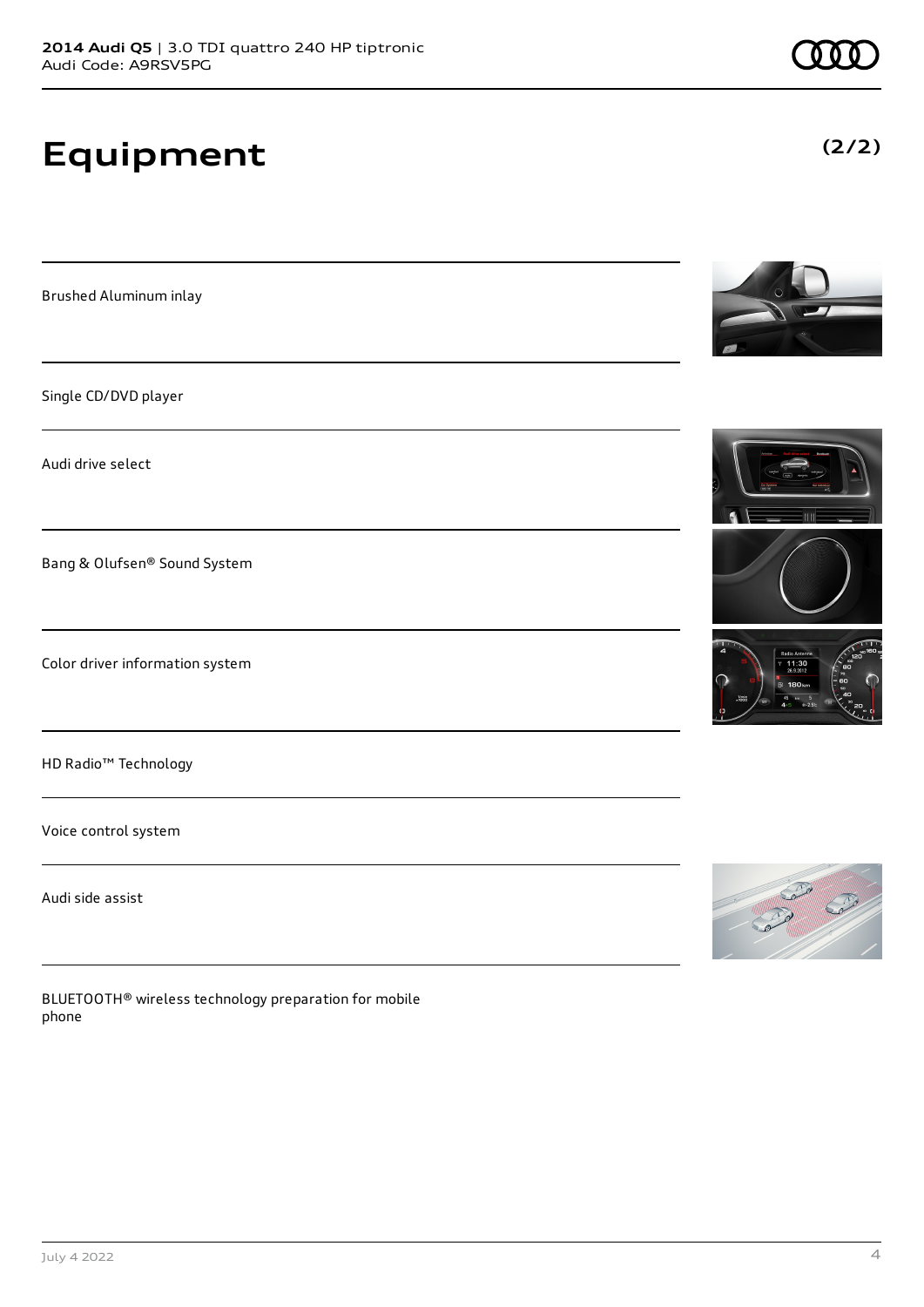### **Standard features**

### **Safety and Security**

| 4UB             | Driver and front passenger dual-stage<br>airbags, thorax side airbags and Sideguard®<br>head curtain airbags |
|-----------------|--------------------------------------------------------------------------------------------------------------|
| 1 AT            | Anti-lock Brake System (ABS) with Electronic<br>Brake-pressure Distribution (EBD) and brake<br>assist        |
| UH1             | Electromechanical parking brake                                                                              |
| 8T1             | Cruise control with coast, resume and<br>accelerate features                                                 |
| VC <sub>2</sub> | Garage door opener (HomeLink®)                                                                               |
| QZ7             | Tilt and telescopic manually adjustable<br>steering column                                                   |
| 7K6             | Tire-pressure monitoring system                                                                              |
| 8N6             | Rain sensor for automatic windshield wipers                                                                  |
| 413             | Audi advanced key (keyless access)                                                                           |
| 3B7             | Lower Anchorage and Tethers for Children<br>(LATCH) in rear seats                                            |

#### **Interior**

| Storage nets in backs of front seats                                                 |
|--------------------------------------------------------------------------------------|
| Panoramic sunroof                                                                    |
| Three-zone automatic climate control                                                 |
| Auto-dimming interior mirror with compass                                            |
| Additional interior and exterior lighting                                            |
| Front center armrest with adjustable length<br>and height                            |
| Leather gearshift knob                                                               |
| Power trunk open/close and hands-free<br>release                                     |
| Dual front sun visors with lighted vanity<br>mirrors                                 |
| Sliding 40/20/40 split folding rear seat with<br>pass-through and adjustable recline |
| Without leather                                                                      |
| leather seating surfaces                                                             |
| Heated front seats                                                                   |
|                                                                                      |

### **Exterior**

| 6XL | Power-folding, power-adjustable, auto-<br>dimming, heated side mirrors with memory |
|-----|------------------------------------------------------------------------------------|
| 1S1 | Car jack                                                                           |
| 5]1 | Rear spoiler                                                                       |
| 8EH | Xenon plus headlights with LED daytime<br>running lights                           |
| 803 | Automatic headlight leveling                                                       |
| 8SL | LED taillight technology                                                           |
| 4KF | Privacy glass                                                                      |

### **Infotainment and Driver Assistance**

UF7 Audi music interface with iPod® integration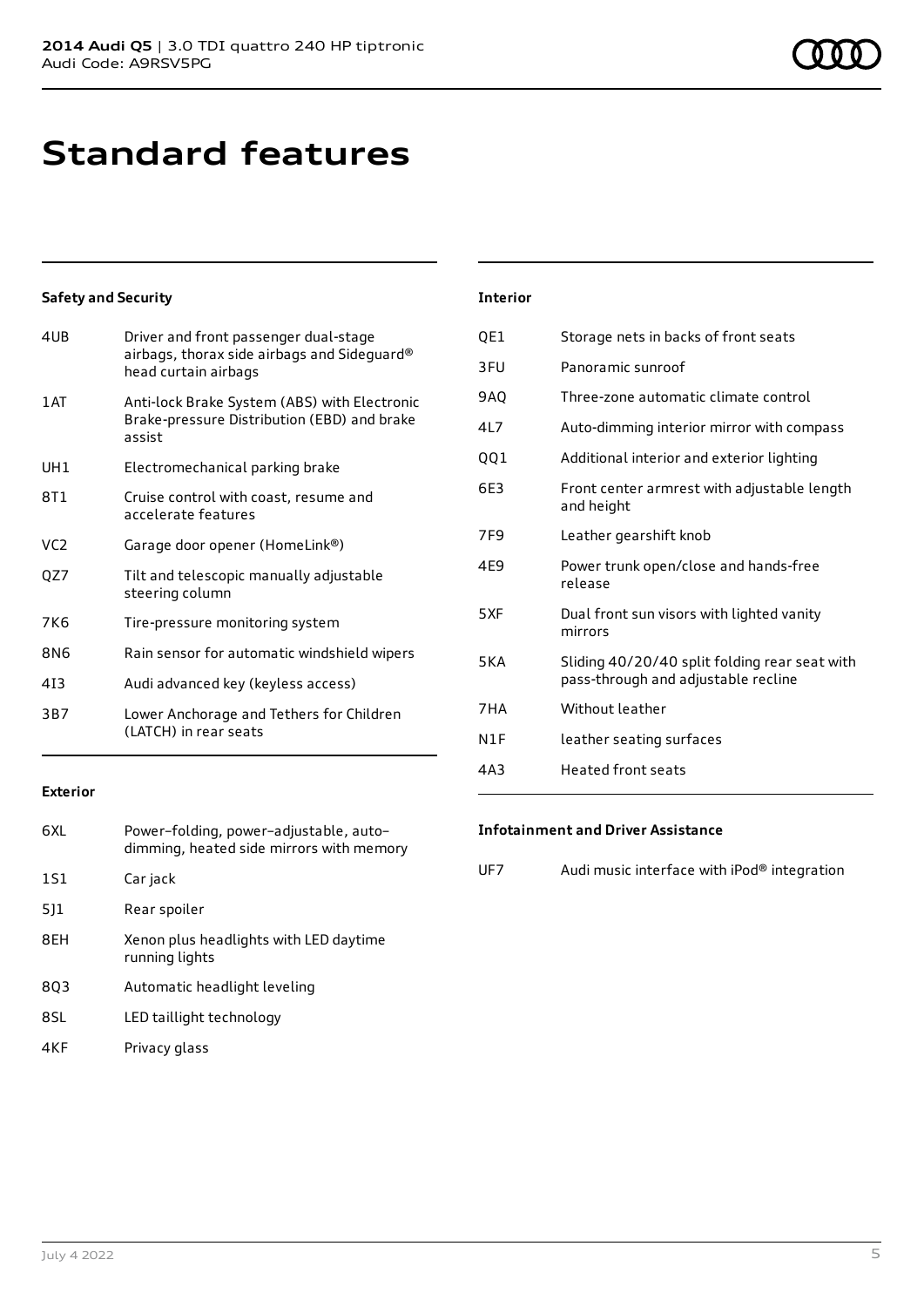### **Dealer remarks**

2014 Audi Q5 3.0T Premium Plus quattro Scuba Blue Metallic Clean CARFAX. Clean CARFAX. \*\*\*PASSED DEALER INSPECTION\*\*\*, \*\*\*RECENT OIL CHANGE\*\*\*, \*\*\*VEHICLE DETAILED\*\*\*, \*\*MOONROOF / SUNROOF\*\*, \*\*LOCAL TRADE\*\*, Chestnut Brown w/Leather Seating Surfaces, 3-Spoke Multifunction Sport Steering Wheel, 8.5J x 20" Titanium 5-Segment-Spoke-Design Wheels, 8-Color Driver Information Display, Audi Adaptive Damping Suspension, Audi Connect w/Online Services, Audi MMI Navigation Plus Package, Audi Parking System Plus w/Rear View Camera, Audi Side Assist, Black Cloth Headliner, Flat Bottom 3-Spoke Multifunction Steering Wheel, Genuine Brushed-Aluminum Decorative Inlays, Headlight Washers, High Gloss Black Package, Matte Black Roof Rails, Power Liftgate, Radio: In-Dash Single CD/DVD Player & HD Radio, S Line Emblems On Door Sills & Fenders, S Line Front & Rear Bumpers & Side Valances, S Line Plus Package, Sport Interior Package, Sport-Contoured Front Seats. 24/31 City/Highway MPG

#### Awards:

\* JD Power Automotive Performance, Execution and Layout (APEAL) Study \* 2014 KBB.com 10 Best Certified Pre-Owned Luxury Cars Under \$30,000 Reviews:

\* If you're looking for a 5-passenger luxury SUV that wears many hats, the 2014 Audi Q5's combination of power, performance, luxury and ability will likely strike a positive note. Excellent resale values help offset the high cost of purchase. Source: KBB.com

\* Top-notch interior craftsmanship; class-leading fuel economy; strong supercharged V6; superb brake performance; roomy backseat; sporty handling. Source: Edmunds

\* When a 2014 Audi Q5 drives by, its sporty and sophisticated profile can't be missed. From its dramatic wheels and classy aluminum roof rails to the graceful slope of its roof, this is one SUV that stands apart from the crowd. The Q5 has a Singleframe grille, sleek bumper and light designs, and signature Audi LED technology in the taillights and available daytime running lights. The Q5 presents its occupants with seats placed at the perfect height for easy entry and exit, with virtually no bending or stretching involved. After settling in, occupants find themselves in a cabin filled with luxurious leather and an eye-catching mix of aluminum accents and all-natural walnut trim. The dashboard has been laid out to serve the driver and features an available integrated MMI screen positioned close to the driver's line of sight. The comfortably firm seats provide plenty of room for five, with rear passengers enjoying the superb comfort awarded by reclining seats in a 40/20/40 split, independent climate controls, and privacy glass. The Q5 offers a choice between two engines, each blessed with the dual benefits of forced induction and TFSI direct fuel injection. The turbocharged 211hp 2.0L TFSI engine can achieve 28mpg on a highway cruise, while the supercharged V6 in the 3.0T model pumps out a robust 272hp and 295 pounds-feet of torque. With either engine, Audi quattro seamlessly spreads the power among all four wheels, all the time, enhancing traction under all conditions. Working in tandem with the sophisticated multilink suspension and electromechanical power steering system, the Q5 possesses an athletic on-road feel that is all too rare in the sport-utility world. Audi connect with Google Earth imagery and Wi-Fi connectivity allows for up to eight devices. Ten speakers and Audi concert radio amplify the single CD player, mp3 playback...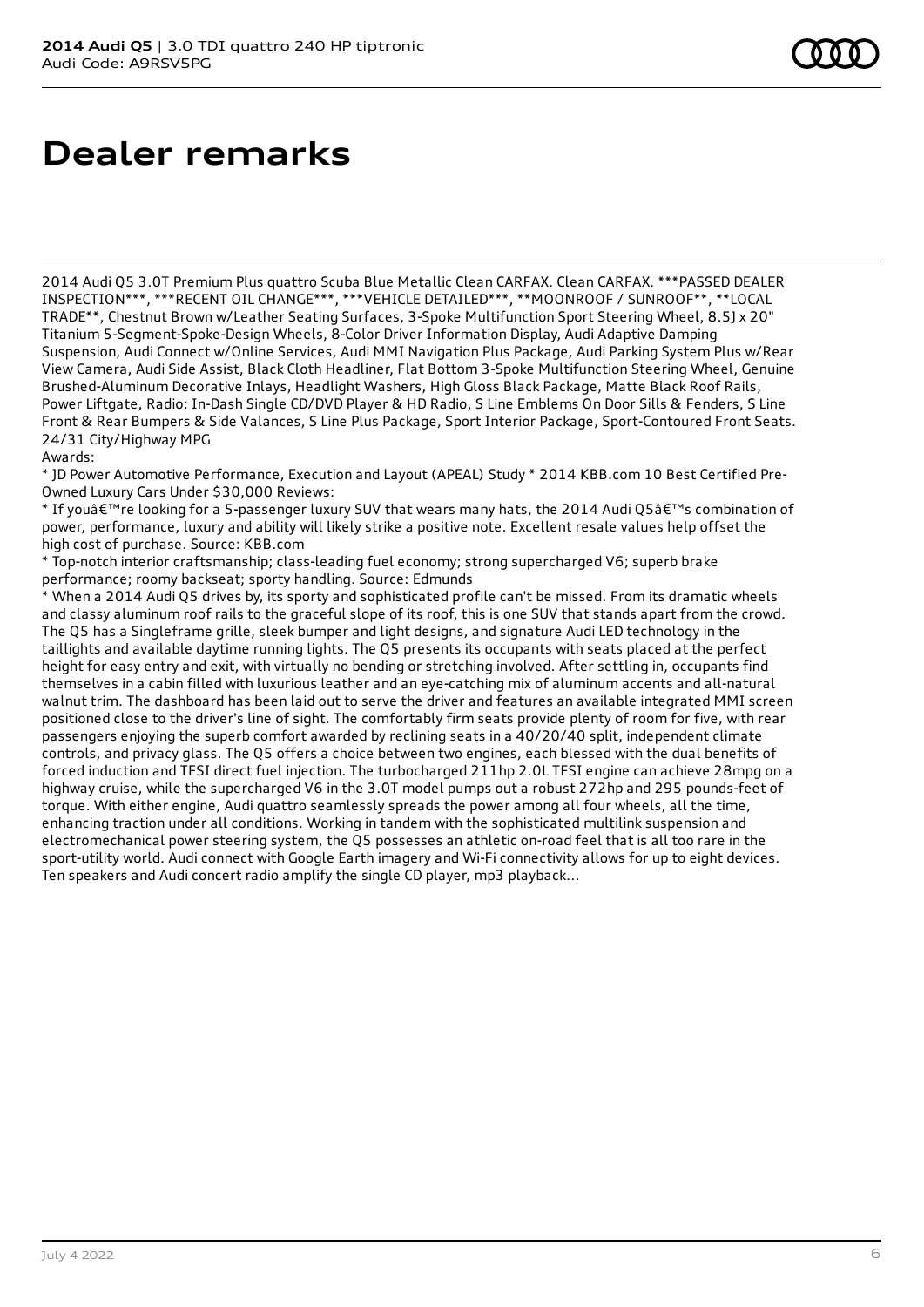### **Technical Specifications**

### **Engineering | Performance**

| Engine type                                | Six-cylinder                                  |
|--------------------------------------------|-----------------------------------------------|
| Acceleration (0 - 60<br>mph)               | 6.5 sec. seconds                              |
| Max. output                                | $({1})/{2}$ HP                                |
| Engine block                               | Cast iron                                     |
| Induction/fuel injection Turbocharged/TDI® |                                               |
| Cylinder head                              | Aluminum alloy                                |
| Max. output ps/hp                          | 240 @ 3,750-4,000 @ rpm                       |
| stroke                                     | Displacement/Bore and 2,967/83.0 x 91.4 cc/mm |
| Top track speed                            | 130 mph mph                                   |
| Torque                                     | /{1} lb-ft@rpm                                |
| Valvetrain                                 | 24-valve DOHC                                 |
|                                            |                                               |

### **Electrical system**

| Alternator | 14 Volts - 150 amp |
|------------|--------------------|
| Battery    | 12 Volts - 110 amp |

**(1/2)**

### **Transmission | Drivetrain**

| 0.667 |
|-------|
| 1.000 |
| 3.076 |
| 0.839 |
| 1.667 |
| 1.285 |
| 3.143 |
| 2.106 |
| 3.317 |
| 4.714 |
|       |

### **Steering**

| Steering type                             | Electromechanical power steering<br>system |
|-------------------------------------------|--------------------------------------------|
| Turning diameter, curb-38.1 ft<br>to-curb |                                            |
| Steering ratio                            | 15.9:1                                     |

### **Suspension**

| Front axle | Five-link front suspension       |
|------------|----------------------------------|
| Rear axle  | Trapezoidal-link rear suspension |

### **Brakes**

| Front brakes | 13.6 (ventilated disc) in |
|--------------|---------------------------|
| Rear brakes  | 13.0 (ventilated disc) in |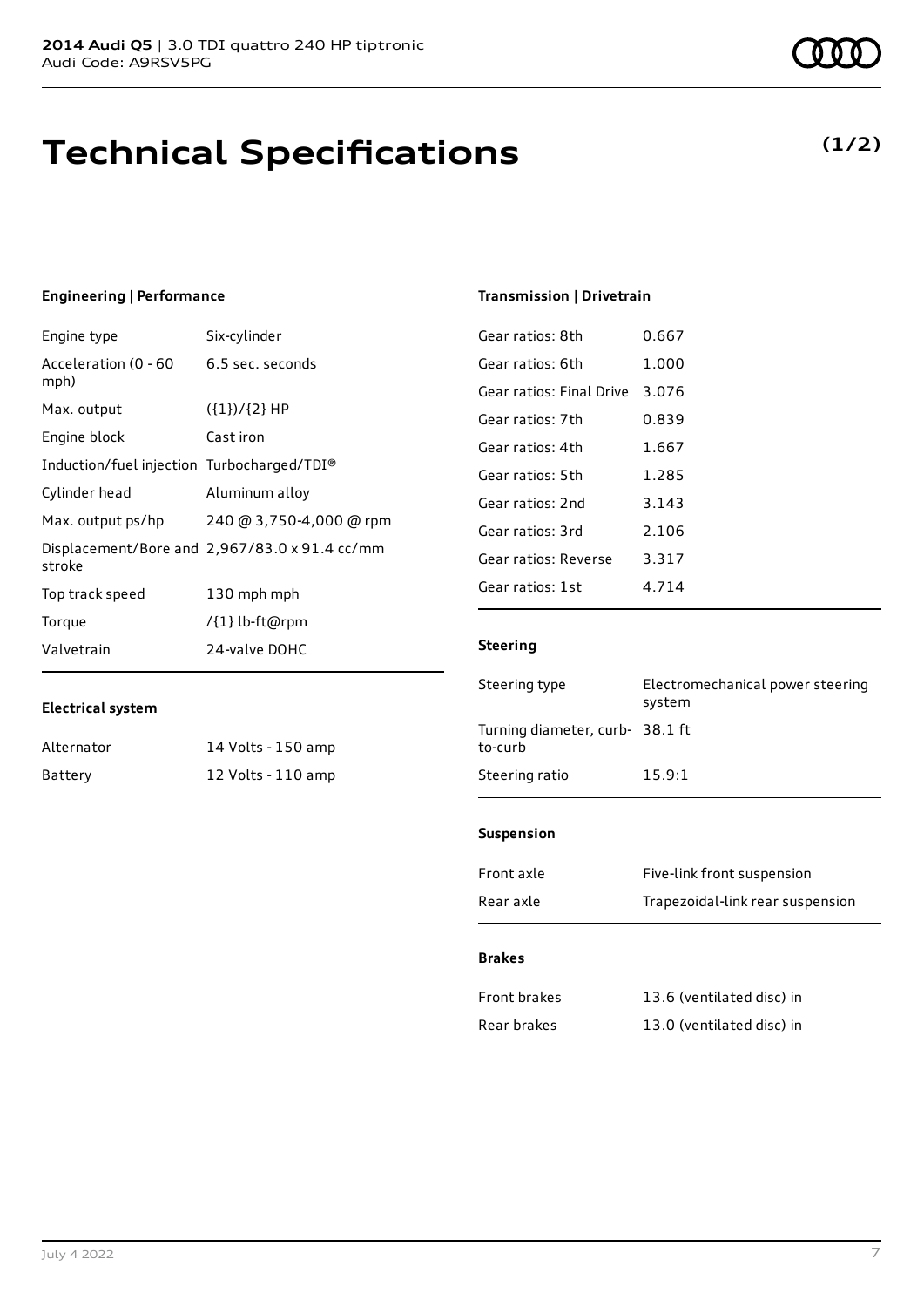### **Technical Specifications**

### **Body**

| Material | Fully galvanized steel unibody with<br>aluminum hood and tailgate and<br>multistep anti-corrosion protection |
|----------|--------------------------------------------------------------------------------------------------------------|
|          |                                                                                                              |

### **Warranty | Maintenance**

| Warranty    | 4-Year/50,000 mile Audi New<br>Vehicle Limited Warranty                                  |
|-------------|------------------------------------------------------------------------------------------|
| Maintenance | 12-Month/5,000 mile (whichever<br>occurs first) NO CHARGE first<br>scheduled maintenance |

#### **Exterior Measurements**

| Height                           | 65.2 in  |
|----------------------------------|----------|
| Overall width without<br>mirrors | 74.7 in  |
| Length                           | 182.6 in |
| Wheelbase                        | 110.5 in |
| Drag coefficient                 | .33 Cw   |
| Overall width with<br>mirrors    | 82.2 in  |
| Track rear                       | 63.5 in  |
| Track front                      | 63.7 in  |
| Curb weight                      | 4.475 lb |

### **Interior measurements**

| Seating capacity                          | 5                      |
|-------------------------------------------|------------------------|
| Shoulder room, rear                       | 56.4 in                |
| Head room with front<br>sunroof           | 39.4 in                |
| Leg room, rear                            | 37.4 in                |
| Shoulder room, front                      | 57.7 in                |
| Head room with rear<br>sunroof            | 39.0 in                |
| Head room, rear                           | 37.7 in                |
| Leg room, front                           | 41.0 in                |
| Head room, front                          | 38.1 in                |
| Cargo volume, rear<br>seatbacks up/folded | 29.1/57.3 cu ft, cu ft |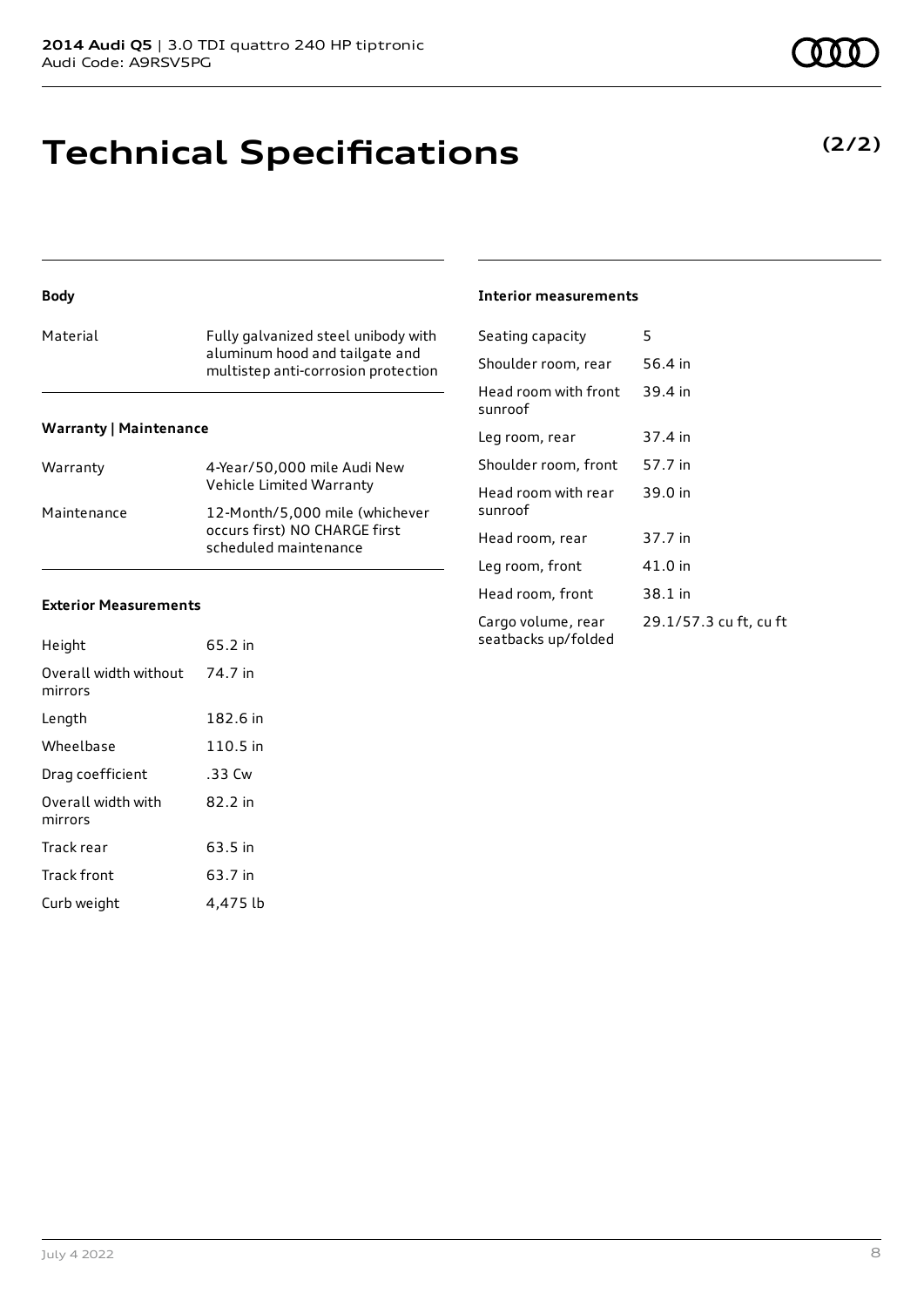### **Consumption- and emission**

**Consumption by NEDC**

combined 27 mpg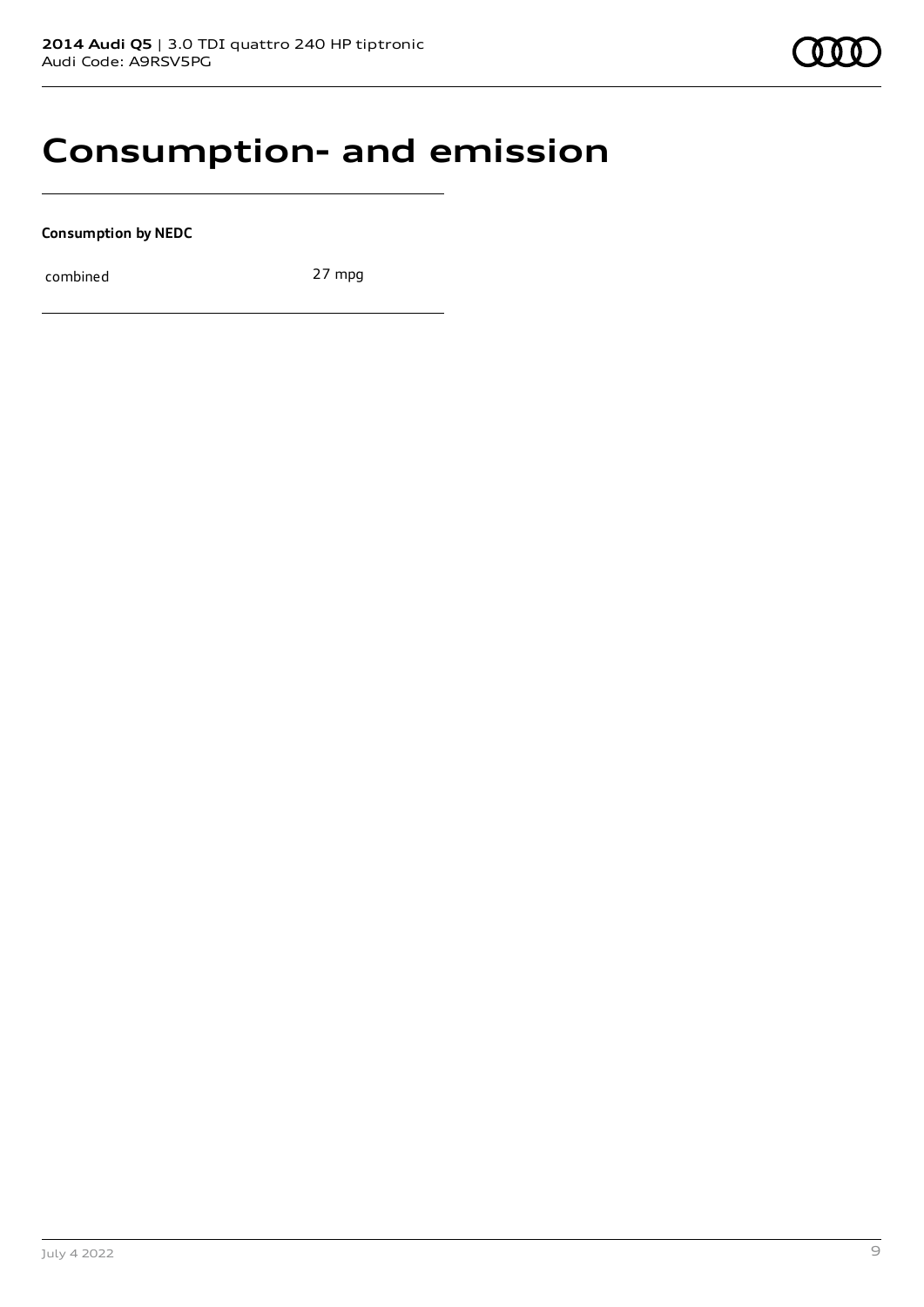

### **Contact**

Dealer **Audi Gainesville**

1920 N Main St 32609 Gainesville FL

Phone: 3522044000 FAX: 3522044001

www: [https://www.AudiGainesville.com](https://www.audigainesville.com/)